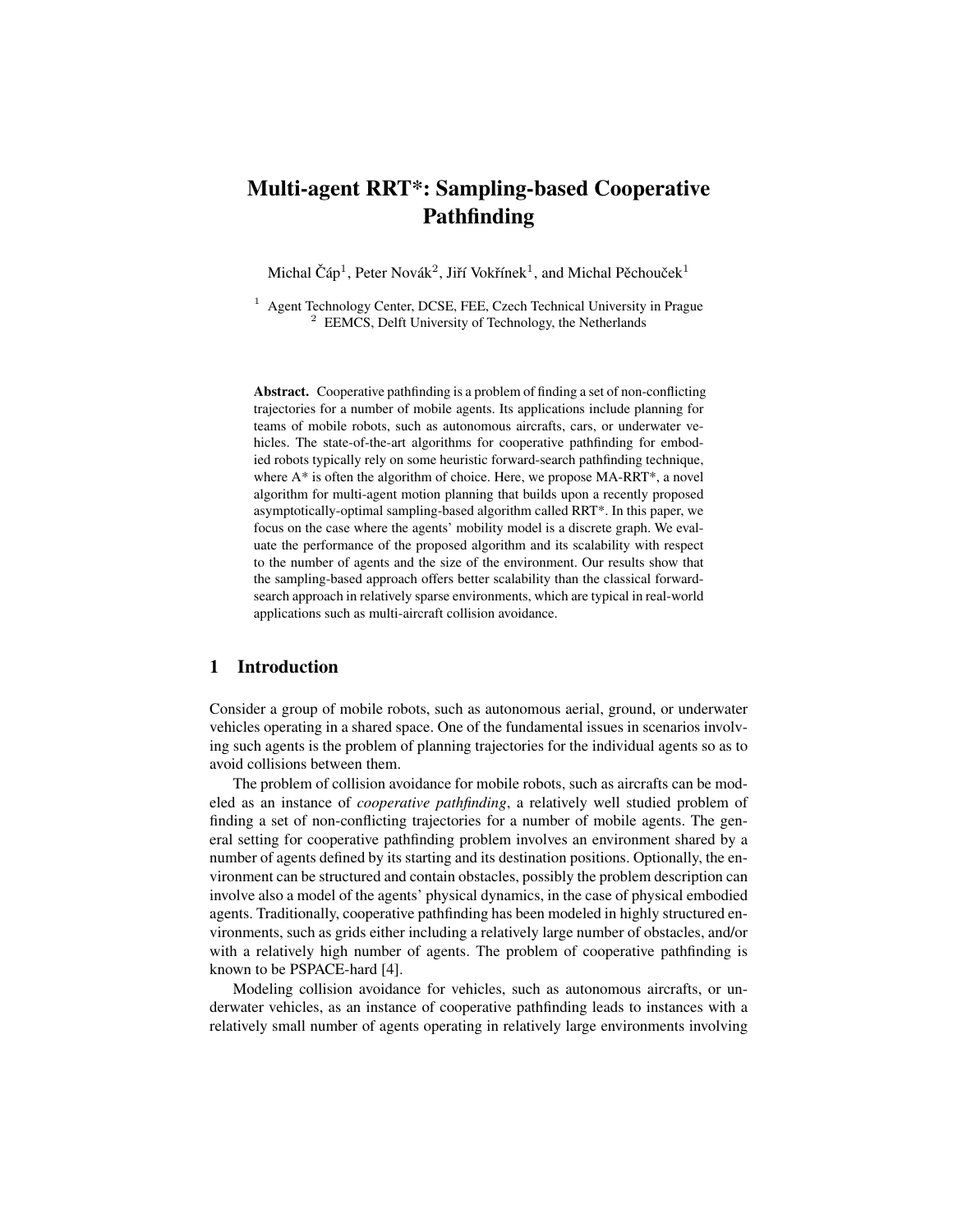relatively few, however possibly large, obstacles. In general, while focusing on the combinatorially intensive instances of cooperative pathfinding it is important to ensure theoretical properties, such as completeness, or optimality. The straightforward complete approach to the problem is to search the solution in what we call a joint-state space. Such a state space is constructed as the Cartesian product of the state spaces of the individual agents. A state in joint-state space is a tuple of the positions of individual agents. A transition between two states in such a space are done in terms of joint-actions, which are again tuples of actions of individual agents. The solution is a joint plan for the agent team, so that all the agents reach their final destinations by a series of valid movements without colliding with each other. Such a space is typically searched using some heuristic forward search algorithm, such as A\* [3]. The performance of forward search algorithms hinges on low branching factor of the search space, which is in joint-action spaces often exponential in the number of agents. Suppose for example that an agent can move in four directions and that the problem involves six agents. Then, there is  $4<sup>6</sup> = 4096$  possible joint actions at each timestep! One can see that the completeness of such an approach is traded off for a prohibitive computational cost.

Recently, Karaman and Frazzoli [7] introduced a novel sampling-based motion planning algorithm that offers a good scalability to large high-dimensional environments, while at the same time it guarantees asymptotic convergence to an optimal solution. The approach typically discovers an any-quality solution relatively fast and spends the remaining time on improving the solution. In solving collision avoidance for multirobot teams, while still important, optimality is not of the primary concern. Rather, it is the speed of planning which is more important, even if the cost should be a slight decrease in solution quality.

The main contribution of this paper is MA-RRT\* – a sampling-based algorithm for cooperative pathfinding. At the core, the algorithm marries two approaches: while relying on planning of agents' movements in their joint-state space, it replaces the A\*-based heuristic search in the joint-state space by RRT<sup>\*</sup>, a fast sampling-based algorithm (Section 4). In Section 5 we extensively evaluate the performance, scalability, as well as the quality of solution produced by the algorithm and show that for sparsely populated large environments the sampling algorithm outperforms Standley and Korf's optimal anytime algorithm (OA) in terms of runtime and success rate, while still maintaining reasonable quality of the solution. We conclude the discourse in this paper by a discussion of the algorithm's limitations, as well with final remarks on ongoing and future work towards its promising extensions.

### 2 Related Work

In 2010, Standley [12] introduced an optimal and complete cooperative pathfinding solver based on A\* heuristic search coupled with two efficient search strategies: (i) independence detection (ID) and (ii) operator decomposition (OD). The ID strategy starts by identifying subproblems that can be solved independently without harming the optimality of the solution. First, a path is planned for each agent independently. Then, the resulting paths are checked for mutual conflicts. Non-conflicting paths are kept as a part of the global solution, the conflicting paths are joined to groups and solved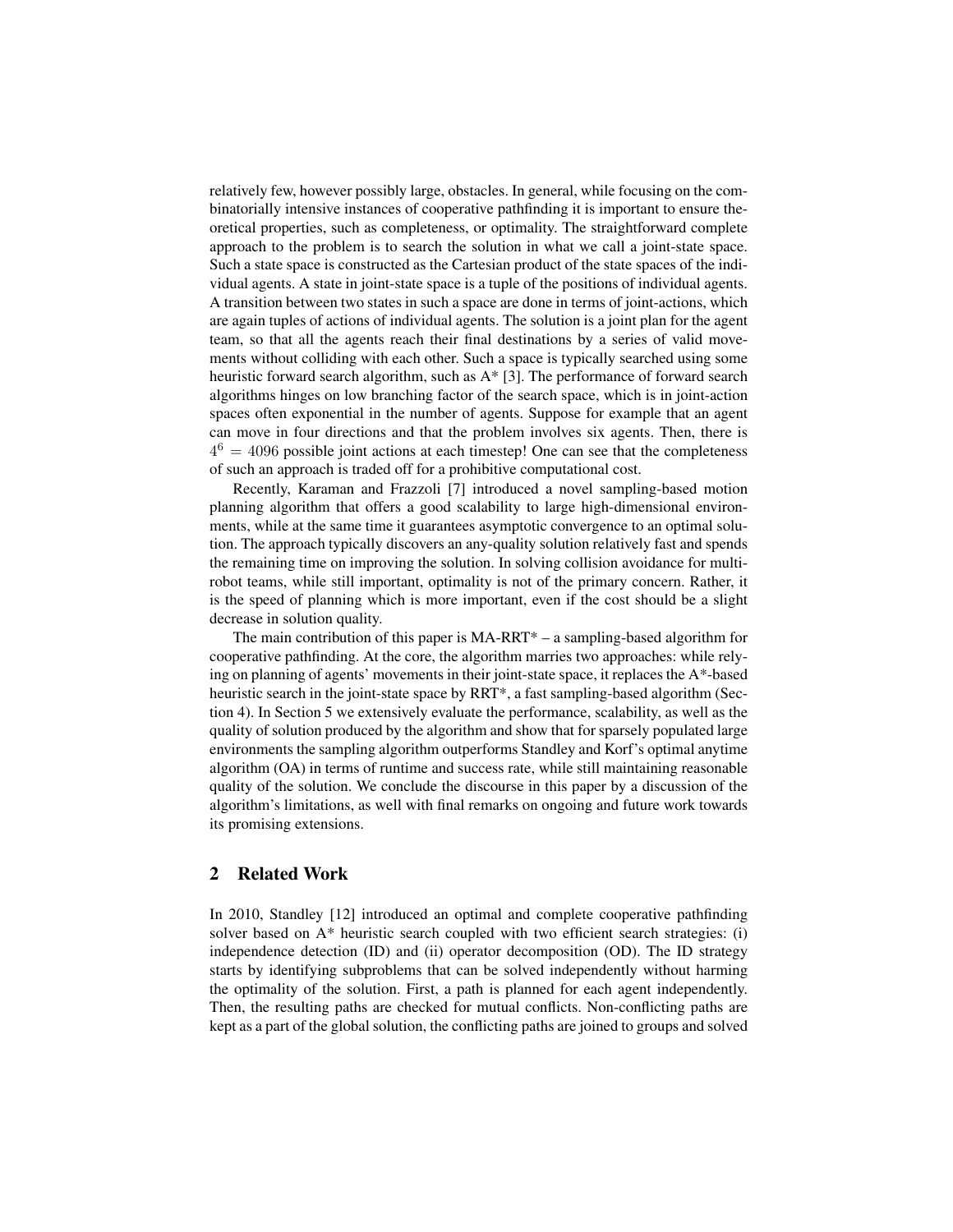in the agents' joint-state space. The joint-state space is searched using the operator decomposition technique that decomposes joint-actions to trees of single-agent actions, which allows more efficient pruning during the search process. The OD+ID technique was further extended to an optimal anytime algorithm (OA) by Standley and Korf in 2011 [13]. In OA algorithm, a path is found for each agent independently. If the conflict between two paths is detected, the algorithm tries to avoid joining the paths into a group by generating an alternative path for one of the agents that avoids conflict with the other agent, who is represented as a moving obstacle for the path planner. Usually, such alternative paths can be found, but they are often suboptimal. When the first feasible solution is found and returned, the algorithm uses the remaining time to improve the solution. The algorithm takes the paths that previously conflicted (and thus may be suboptimal), joins them into a group and searches for optimal multi-agent solution in joint-state space consisting of all agents in the new group. The OA algorithm has been originally defined for agents moving on a grid., It can be trivially extended to agents moving on graphs as long as the motions of individual agents have identical durations.

Besides the above presented approaches based on optimal forward search, there is also a class of methods for cooperative pathfinding, such as Push and Swap [9] or BIBOX [14], that do not target the quality of the solution, but attempt to constructs any feasible multi-agent plan.

In the recent two decades, incremental sampling based techniques for motion planning gained popularity for its ability to quickly find solutions to hard high-dimensional motion-planning problems. Probably the most well-known class of sampling-based algorithms are the rapidly exploring random trees (RRT) [8]. The main principle behind the algorithm is incremental construction of a tree of states that starts at the start state and grows towards random samples taken from the state space. When a new random state is sampled, the algorithm finds the nearest state (with respect to some distance metric) that is already in the tree and extends the tree from that state to the random sample. The algorithm has been proved to be probabilistically complete, i.e. the probability that the algorithm fails to find a solution exponentially decays to zero with increasing number of samples. The main drawback of the algorithm is that it does not pay any attention to quality of the solution.

An important progress in the field of sampling-based planning was made in 2011, when Karaman and Frazzoli [7] published the RRT\* algorithm, an anytime extension of RRT that converges to optimal solutions. Unlike RRT, RRT\* does not connect the random sample to the nearest state already in the tree, but instead it considers all states from the tree that lie in a ball of certain radius centered at the random sample. From these "near" states, it connects the random sample to a near state that leads to to the lowest-cost path from the start state. Building on the random graph theory, the authors of the algorithm were able to prove that if the ball is above certain volume, the algorithm (almost surely, under some mild technical assumptions [7]) converges to a tree that contains optimal paths to all points in the space. Unlike search-based path planning methods that search for a solution that is optimal with respect to the chosen discretization of the state space, RRT\* converges to a continuously optimal solution, which makes both approaches directly incomparable.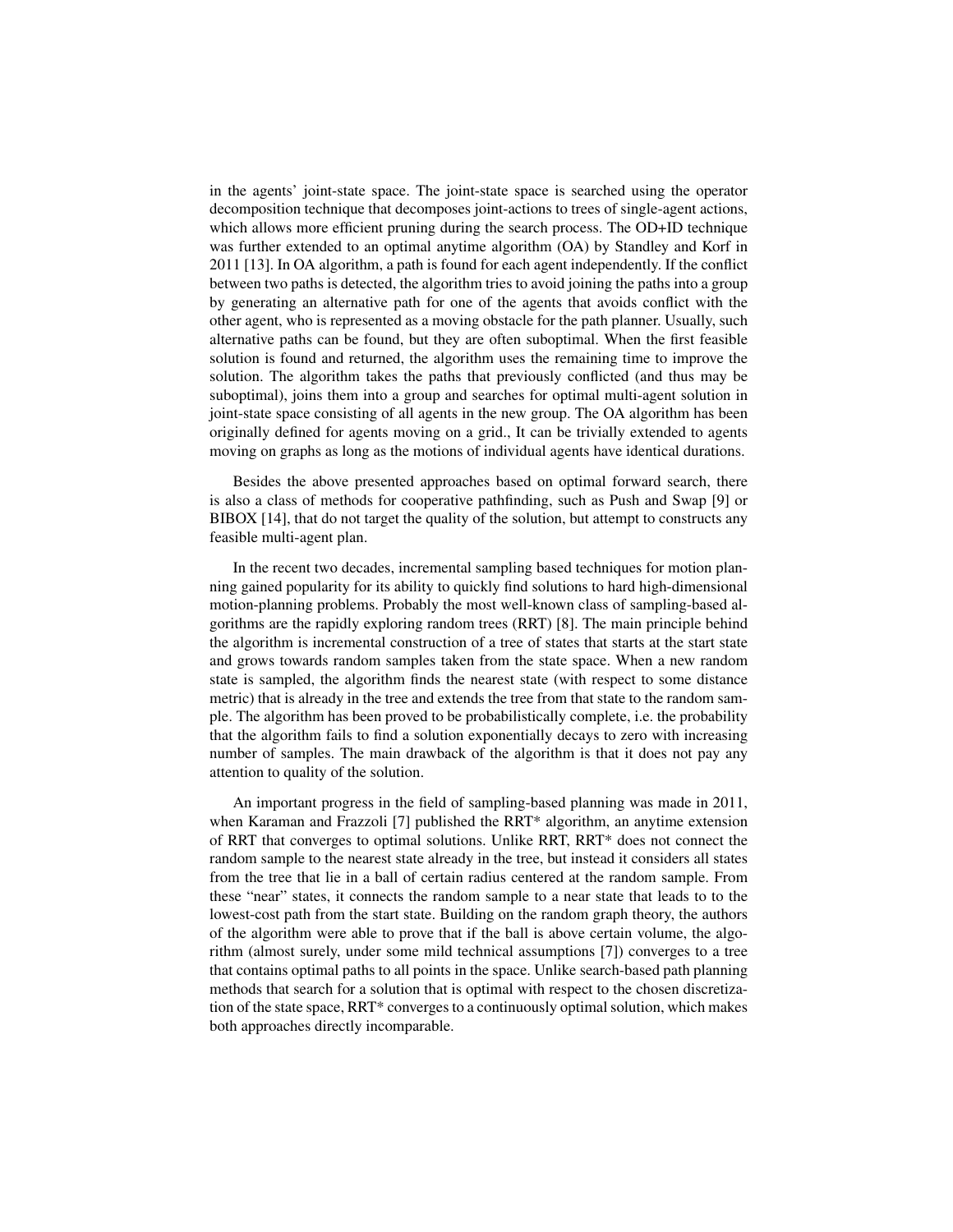There have been attempts to use RRTs for search in joint-state space of a number of robots for multi-robot path planning. Most of the work is based on non-optimal RRTs and therefore these approaches cannot offer convergence to an optimal solution, e.g. [6]. The closest work to our approach is the search in multi-robot joint-state space using Anytime RRT technique, which is based on a series of repeated RRT runs, where the maximum cost of each search is bounded by the cost of solution from the previous run [10, 2]. None of these works, however, attempts to make a comparison to the state-of-the art techniques developed in the field of cooperative pathfinding as we do here.

The forward-search techniques applied to motion planning problems search for an optimal path on [2, 10] a discretization of the state space given in form of a graph. One of the popular discretization techniques for continuous configuration spaces are state lattices proposed by Pivtoraiko et al. [11]. Such a discretization is commonly used to model dynamics and find feasible paths in wide variety of real-world motion planning problems including planning for autonomous cars (e.g. DARPA Urban Challenge winner in 2007 [1]) or UAVs [5]. The main advantage of the state lattice representation is that it is regular and thus it can be made implicit, i.e. the nodes and edges of the graph can be computed on the fly only when they are requested. A specific instance of a state lattice is a motion graph  $G^M = (W, M)$  that discretizes given Euclidean space into a finite set of spatial waypoints  $W$  and a finite set of motion primitives  $M$  that represent feasible motions agents may execute to move between two waypoints in W. In the following we show the performance of our technique for multi-agent pathfinding on motion graphs.

# 3 Problem Formulation

To allow fair comparison with the OA algorithm we define the cooperative pathfinding problem as follows. Consider n agents labeled  $1, \ldots, n$  operating in an Euclidean space. The motion model of the agent  $i$  is described by a corresponding motion graph denoted as  $G_i^M = (W_i, M_i)$ . For simplicity, we assume that all motion primitives have the same duration, i.e.  $\forall i \in \{1, ..., n\} : \forall m \in M_i : \text{dur}(m) = c$ , where  $\text{dur}(m)$  is the timeduration of a motion primitive  $m$  and  $c$  is a constant. The starting positions of all agents are given as an *n*-tuple  $(s_1, \ldots, s_n)$ , where  $s_i \in W_i$  is the starting waypoint of agent *i*. Similarly,  $(d_1, \ldots, d_n)$  is an *n*-tuple of destination waypoints  $d_i \in W_i$  of each agent. The task is to find a sequence of motion primitives, i.e. a path  $p_i$  in the motion graph  $G_i^M$ for each agent i, such that  $startvertex(p_i) = s_i$  and  $endvertex(p_i) = d_i$  and the paths are separated, i.e.  $\forall j, k : j \neq k \Rightarrow sep(p_j, p_k)$ , where  $sep(p_i, p_j)$  denotes a space-time separation relation between paths  $p_i$  and  $p_j$ . We say that trajectories are separated with respect to the given separation distance  $d_{sep}$  if and only if  $d^{E}(p_i[t'], p_j[t']) > d_{sep}$  for all time points t', where  $d^{E}(\cdot, \cdot)$  is the Euclidean distance. The solution to the problem is therefore an *n*-tuple of paths  $(p_1, \ldots, p_n)$ . As the solution quality metric we use the sum of times each of the agents spends outside his destination waypoint. Formally,

$$
cost(\mathbf{p}) = \sum_{i=1}^{n} \sum_{m \in p_i} \begin{cases} 0 & \text{if } s(m) = d(m) = d_i \\ \text{dur}(m) & \text{otherwise} \end{cases}
$$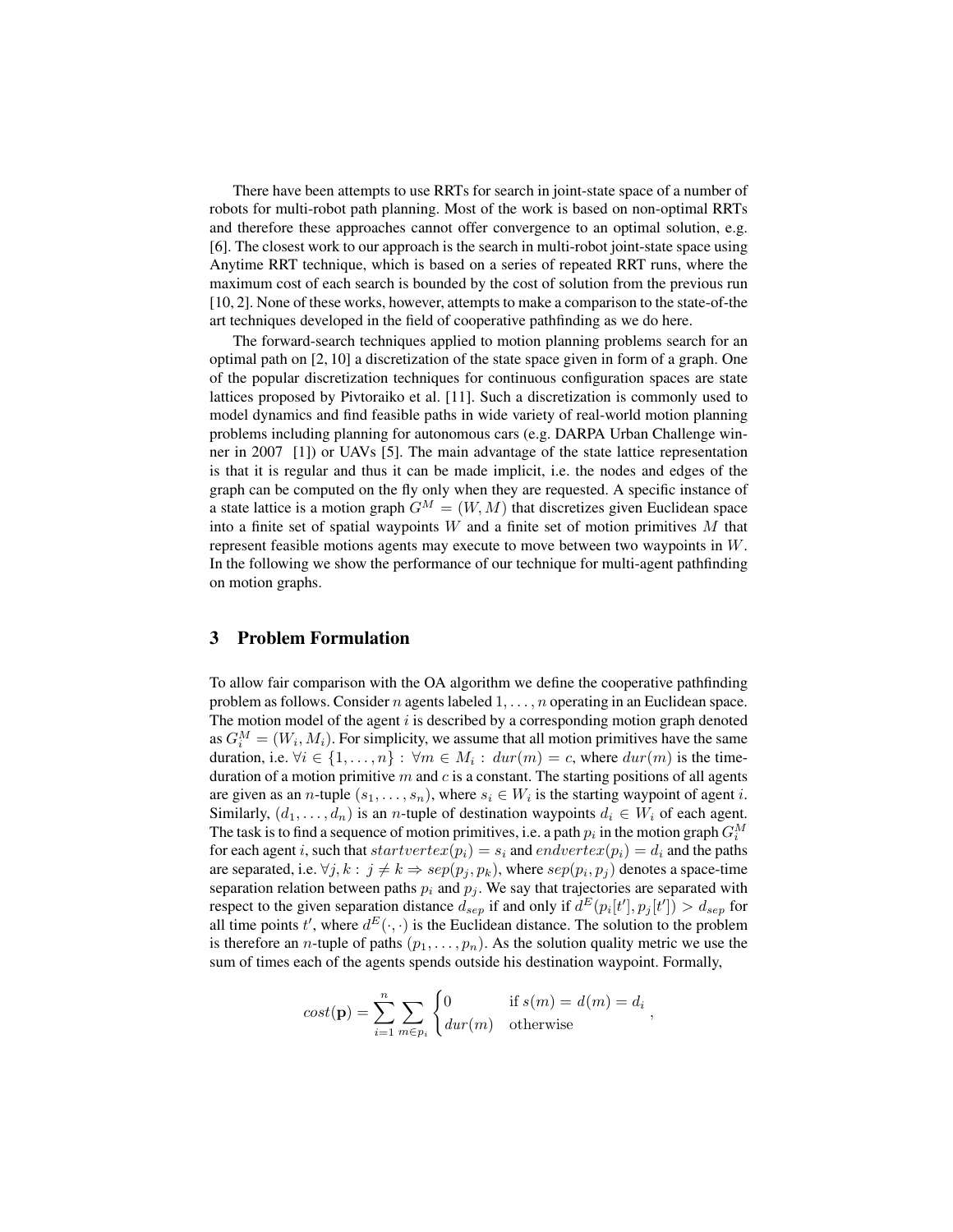where  $s(m)$ ,  $d(m)$  and  $dur(m)$  denote the start vertex, the destination vertex and the time-duration of the motion primitive  $m$ . Such a metric can account for situations in which an agent must leave his destination to pass through another agent. Further, it was used by Standley [12, 13] for evaluation of ID, OD and OA algorithms. We adopt the metric as well to simplify the comparison with other state-of-the-art methods.

#### 4 Sampling-based approach

Our approach to cooperative pathfinding builds upon a novel sampling-based motion planning algorithm called RRT\* [7]. The algorithm is designed for continuous state spaces in which it can efficiently find a path from a given start state to a given goal region<sup>3</sup> by incrementally building a tree that is rooted at the start state and spans towards randomly sampled states from some given state space. Once such a tree first reaches the goal region, we can follow its edges backwards to obtain the first feasible path from start state to the target region. However, even after the first solution is returned, the algorithm does not stop, but instead it continues extending the tree by drawing new random samples, which leads to incremental discovery of new lower-cost paths. Before exposing the details of the algorithm, we have to provide definitions of the following primitive procedures. In the definitions we assume that the vertices in the graphs are states from some given state space C and the distance function  $dist(x, y)$  is a function that returns some lower bound on the cost of a path between  $x, y$ , where  $x, y \in C$ .

*Nearest Neighbor:* Given a graph  $T = (V, E)$  and a state  $x \in C$ , the function  $Nearest(T, x)$  returns a vertex  $v \in V$  that is the closest to state x in terms of the given distance metric.

*Near Vertices:* Given a graph  $T = (V, E)$ , a state  $x \in C$  and the numbers  $n, m \in \mathbb{N}$ , the function  $Near(T, x, n, m)$  returns a set of all vertices within a closed ball of radius  $r_n$  centered at x, where  $r_n = \max\left\{\gamma(\log n/n)^{1/d}, m\right\}$ ,  $\gamma$  is a constant and d is the dimensionality of the space C.

*Local Steering Procedure:* Given a graph  $T = (V, E)$  and two states x and y the domain-specific local steering procedure determines whether and how  $x$  can be extended towards y. The result is a point  $x_{new}$  that is closer to y than x is and trajectory/path in the state space from x to  $x_{new}$ . Note that it is possible that  $x_{new} \neq y$ .

The main loop of the RRT\* algorithm is exposed in Algorithm 1. Until interrupted, the algorithm samples states from the state space and uses the drawn random sample to extend the tree. .

The  $Extend(T, x_{rand})$  routine consists of three main steps. First, it finds the nearest neighbor  $x_{nearest} = Nearest(T, x_{rand})$ . Then, it tries to extend the tree from  $x_{nearest}$ towards  $x_{rand}$  using the local steering procedure. The result of steering is a new point in the state space denoted as  $x_{new}$ . Then, a set of of vertices  $X_{near}$  that are near the  $x_{new}$ state is constructed by calling the  $Near(T, x_{new}, |V|, m)$  procedure. The  $X_{near}$  set is constructed for two purpose. Firstly, the algorithm examines all vertices in  $X_{near}$  and picks the vertex from  $X_{near}$  that yields the lowest cost if it is chosen as a parent. After that, the new vertex is added to the tree as a child of the chosen parent. The final step is

<sup>&</sup>lt;sup>3</sup> Sampling-based algorithms work with the concept of goal region instead of the goal as a single point.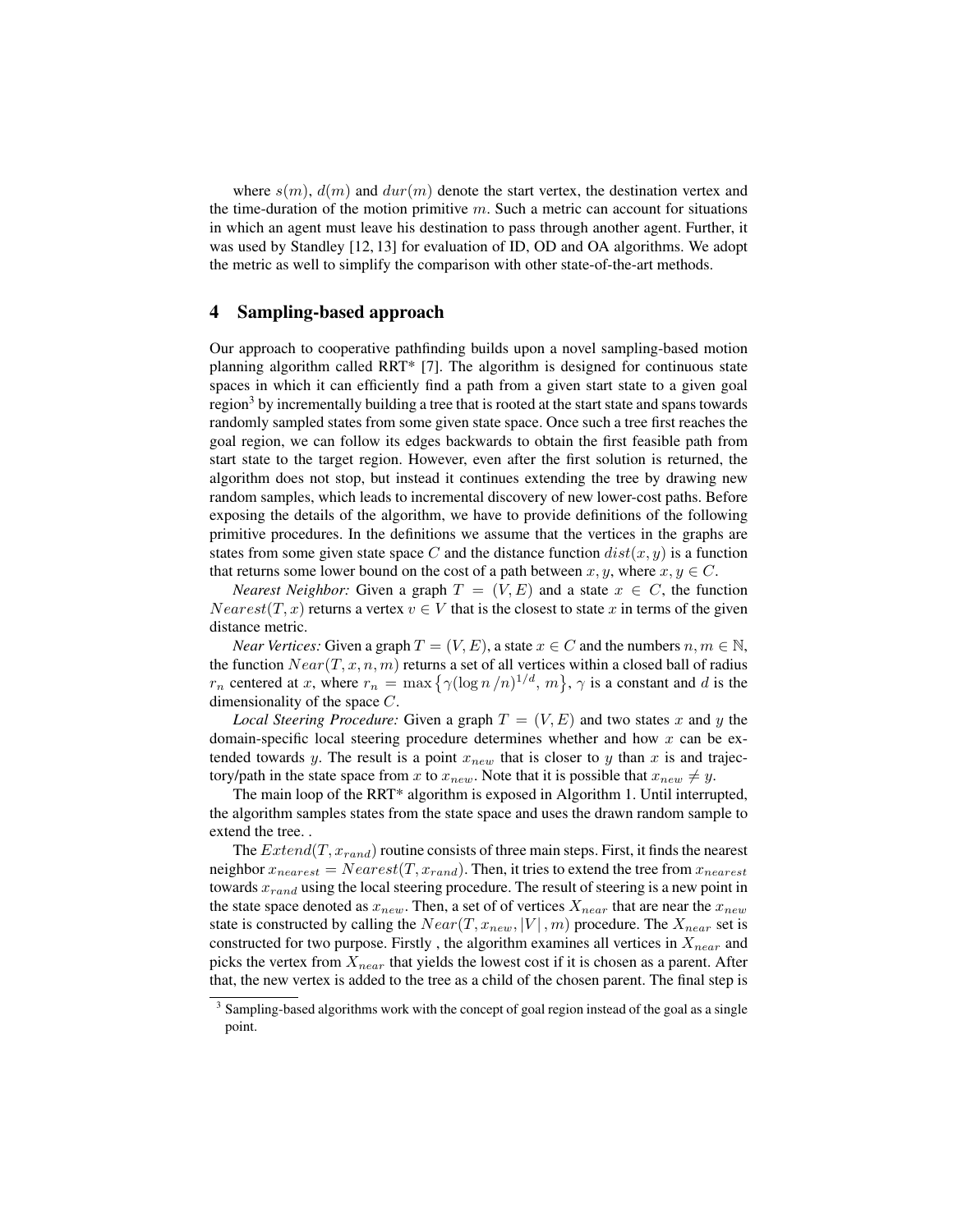Algorithm 1 RRT\*

1:  $V \leftarrow \{x_{init}\}; E \leftarrow \emptyset;$ 2: while not interrupted do 3:  $T \leftarrow (V, E);$ 4:  $x_{rand} \leftarrow$  SAMPLE 5:  $(V, E) \leftarrow \text{EXTEND}(T, x_{rand})$ 6: end while

rewiring. The algorithm examines all vertices from  $X_{near}$  to see whether their cost can be improved by going through the new vertex. If there are any such vertices, the tree is rewired so that these vertices become children of the new vertex, which allows them to improve the cost of their path from the start state.

#### 4.1 Graph version of RRT\*

Original formulation of RRT\* is designed for continuous configuration space. In this section we introduce a modified graph version of RRT\* (G-RRT\*) that works on a state space that is discretized in form of a motion graph. The motivation for this is twofold. First, the G-RRT\* will allow us to compare performance of our multi-agent algorithm with the other state-of-the-art methods on the same problem instances. Second, (as a by-product) it allows us to show the applicability of sampling-based planning to graph search problems.

The main loop of the G-RRT\* algorithm is identical to the original RRT\* with the following modifications. The starting state  $x_{init}$  is the start waypoint s. The target region is only the vertex d. The EXTEND procedure is shown in Algorithm 2. The core difference is in the implementation of the steering procedure, which is in G-RRT\* done using heuristic-guided greedy search in the motion graph as shown in Algorithm 3, where  $h(\cdot)$  is a heuristic function guiding the greedy search and the parameter  $c_{max}$ is a user-specified threshold after which is the search terminated. This way, G-RRT\* incrementally constructs a tree that is rooted at the start vertex and spans to the randomly sampled vertices from the motion graph. Then, the edges in such a tree represent paths in the motion graph  $G^M$ .

Let  $G^M = (W, M)$  be a connected motion graph and  $s, d \in W$  be starting and destination waypoints in  $G^M$  respectively. We also assume SAMPLE samples every vertex of  $G^M$  with a non-zero probability and  $h(\cdot)$  is a metric, hence it satisfies the triangle inequality. Further, we assume that the  $m$  parameter of NEAR procedure that bounds the minimum radius of the near-ball is greater or equal than the length of the longest edge in  $G^M$ .

**Lemma 1.** The algorithm G-RRT\* with arguments  $G^M$ , s and d will eventually gen*erate a tree*  $T$  *containing all the vertices from*  $G^M$  *and a path from s to d in*  $T$  *that corresponds to an optimal route from s to d in*  $G^M$ .

*Proof.* (sketch) Note, the edges in the constructed graph  $T$  represent paths between nodes in the motion graph  $G^M$ . That is, the existence of the edge  $(x_1, x_2)$  in T means,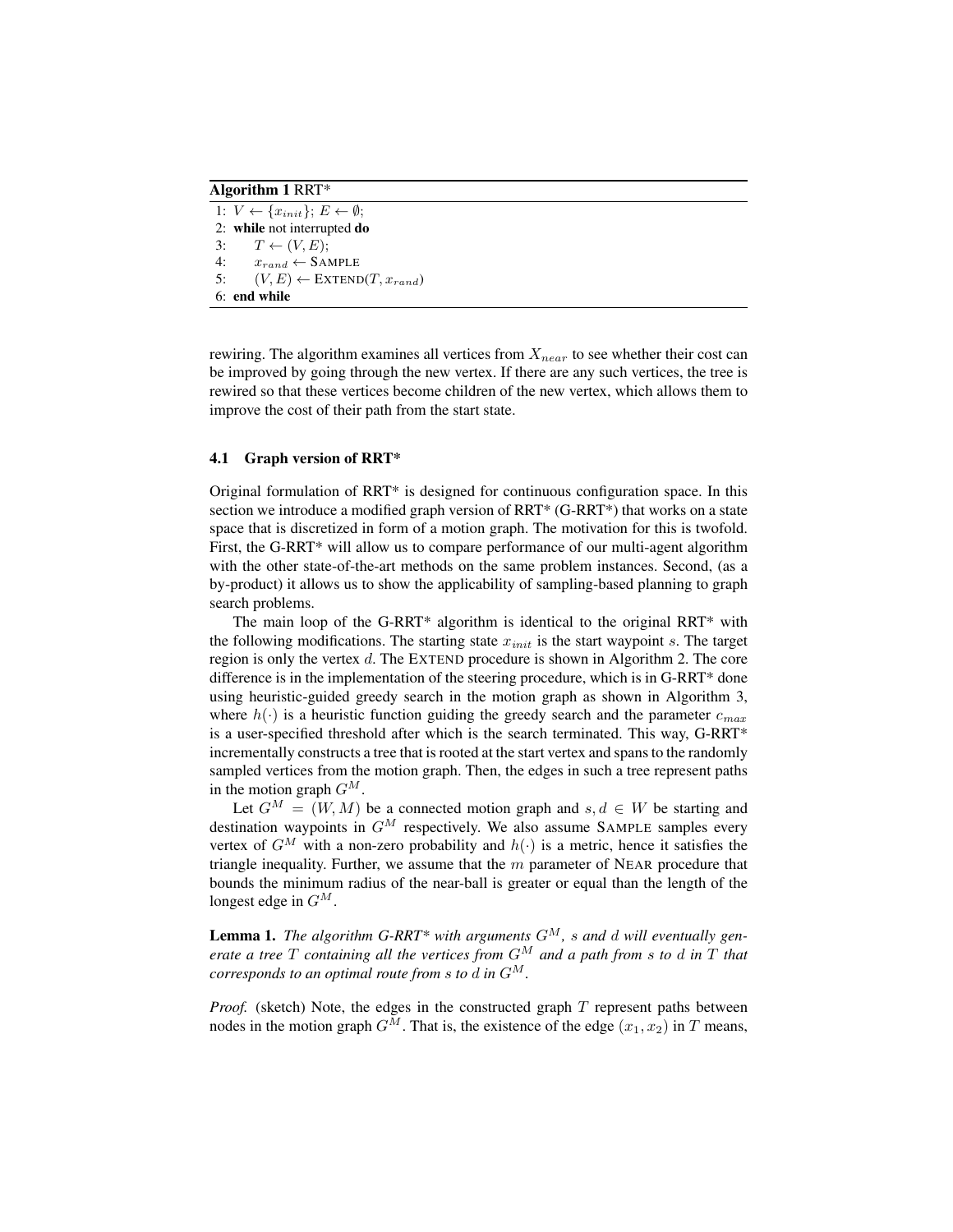Algorithm 2 EXTEND $(T, x)$ 

1:  $V' \leftarrow V$ ;  $E' \leftarrow E$ 2:  $x_{nearest} \leftarrow \text{NEAREST}(T, x)$ 3:  $(x_{new}, p_{new}) \leftarrow$  GREEDY( $G_M, x_{nearest}, x$ ) 4: if  $p_{new} \neq \emptyset$  then 5:  $V' \leftarrow V' \cup \{x_{new}\}$ 6:  $x_{min} \leftarrow x_{nearest}$ 7:  $X_{near} \leftarrow \text{NEAR}(T, x_{new}, |V|)$ 8: for all  $x_{near} \in X_{near}$  do<br>9:  $(x', p') \leftarrow$  GREEDY(G 9:  $(x', p') \leftarrow$  GREEDY( $G_M, x_{near}, x_{new}$ ) 10: **if**  $x' = x_{new}$  then  $11:$  $c' \leftarrow cost(x_{near}) + cost(x_{near}, x_{new})$ 12: **if**  $c' < cost(x_{new})$  **then** 13:  $x_{min} \leftarrow x_{near}$ 14: end if 15: end if 16: end for  $17:$  $\ell' \leftarrow E' \cup \{(x_{min}, x_{new})\}$ 18: for all  $x_{near} \in X_{near} \setminus \{x_{min}\}$  do 19:  $(0'', p'') \leftarrow$  GREEDY $(G_M, x, x_{near})$ 20: if  $x'' = x_{near}$  and  $cost(x_{near}) > cost(x_{new}) + cost(x_{new}, x_{near})$  then 21:  $x_{parent} \leftarrow parent(x_{near})$  $22:$  $\ell' \leftarrow E' \setminus \{(x_{parent}, x_{near})\}$  $23:$  $\ell' \leftarrow E' \cup \{(x_{new}, x_{near})\}$ 24: end if 25: end for 26: **return**  $G' = (V', E')$ 27: end if

# Algorithm 3 GREEDY( $G_M$ , s, d)

1: procedure  $G$ REEDY( $G_M$ , s, d) 2:  $x \leftarrow s$ ;  $c \leftarrow 0$ ; path  $\leftarrow \emptyset$ 3: while  $x \neq d$  and  $c \leq c_{max}$  do 4:  $x' \leftarrow \arg \min_{x \in children(G_M, x)} h(x)$ 5:  $c = c + \cos t(x, x')$ ; path = path  $\cup (x, x')$ ;  $x = x'$ 6: end while 7: **return**  $(x, path)$ 8: end procedure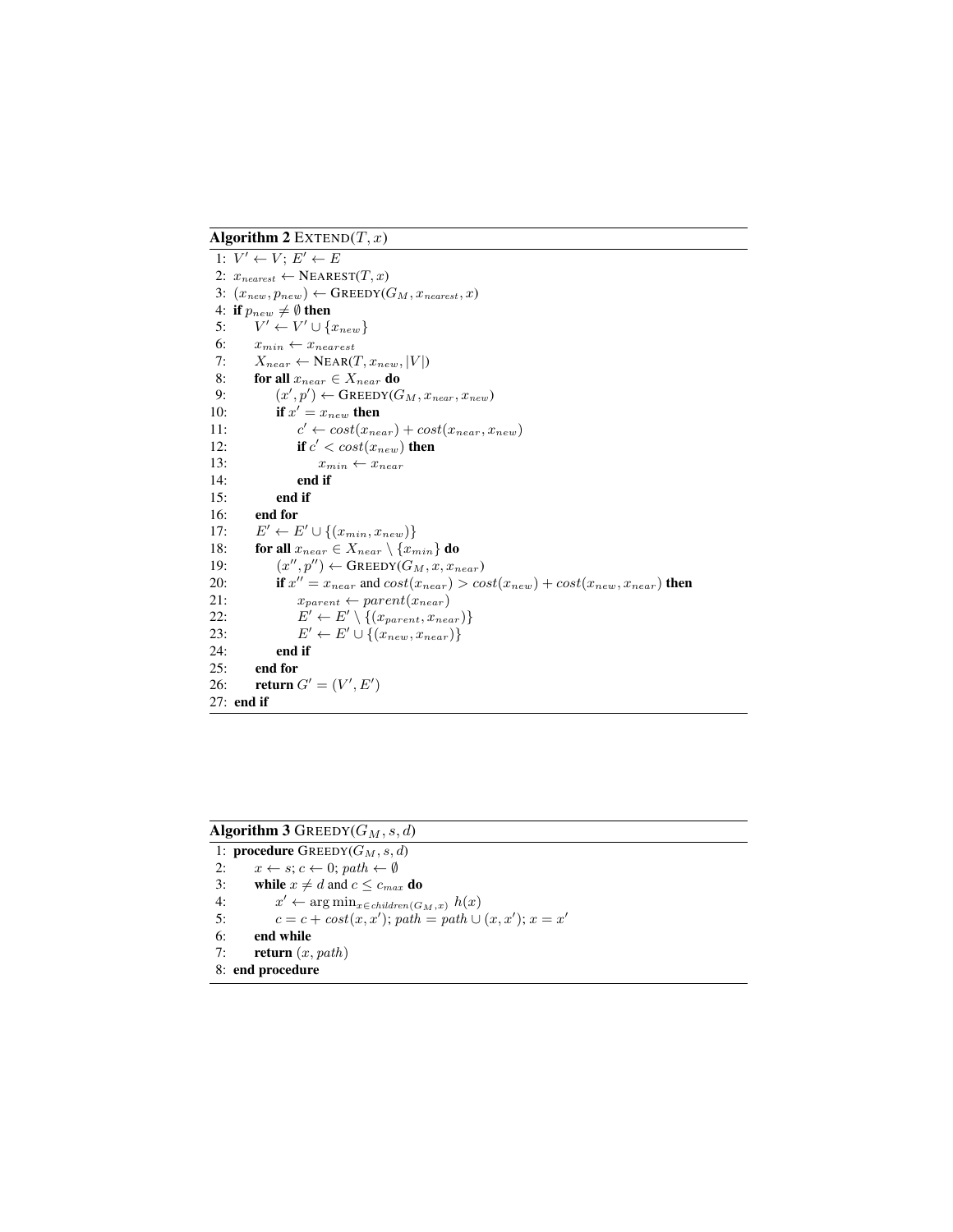that it is possible to reach  $x_2$  from  $x_1$  by simply relying on greedy search based on the Euclidean distance  $h(\cdot)$  to the target vertex.

convergence: the sampling function is fair in that in an infinite time, it would select each vertex of  $G^M$  infinitely often. The idea underlying the EXTEND routine is that it tries to extend the graph G either with a new randomly sampled vertex if such can be reached from the nearest vertex in  $T$  by greedy search, or some other vertex, such that there exists a greedy path from the nearest vertex in  $T$  to that vertex. Realize however, that since the graph  $G^M$  is connected, it is always possible to extend it with some vertex of  $G^M$  which is a neighbor of some existing vertex of T and since there exists a path between the vertex s and every other vertex of  $G^M$ , there also exists a sequence of vertices which can be pairwise connected by greedy search so that eventually the last vertex on that path can be reached. The paths are finite, hence the probability that the fair sampling routine eventually samples all the vertices along every finite path is nonzero, and in turn eventually all the vertices of  $G^M$  get included in T at which moment the algorithm converges to the point when it contains paths to all vertices in  $G^M$ .

soundness: first realize, that at every moment, the graph  $T$  is a tree rooted in  $s$ . This is ensured by the fact that  $s$  is the first vertex with which the construction of  $T$  is initialized and then by the way how the new edges are added to the graph. It is always a new vertex, without any child vertices, that is connected to a near vertex already present in T, its new parent. Furthermore, whenever some vertices are rewired, they are first disconnected from their old parents and only then connected to new ones. This way, every vertex has always exactly one single parent, hence at every moment  $T$  is a tree. Secondly, see that every path of the tree  $T$  rooted in  $s$  corresponds to a valid path in  $G^M$ . Given a path  $s = x_0, \ldots, x_n$  in T, the corresponding path in  $G^M$  can be obtained by joining all the vertex sequences resulting from a greedy search between each pair  $(x_i, x_{i+1})$ . In a consequence, at any moment when the destination vertex d is already included in T, the path from s to d is a valid traversable path in  $G^M$ .

**completeness:** we need to show that whenever a path between s and d exists in  $G^M$ , the algorithm G-RRT\* will find it. This straightforwardly follows from the proofs of the algorithm's convergence and soundness. Eventually,  $T$  will be extended with  $d$  and from that moment on, there will exist a path in  $T$  that corresponds to some path from  $s$ to d in  $G^M$ .

optimality: denote the optimal path between the vertices s and d on graph  $G^M$  as  $(s = v_1, \ldots, v_k = d)$ . The fact that the radius of the near search  $r_n$  is bigger than the longest edge in graph  $G^M$  implies that if a vertex is sampled, all his neighbors on the  $G^M$ graph will be in the  $X_{near}$  set. We can recall that the NEAR procedure operates on the contents of  $X_{near}$ . It connects a vertex v to the best parent from  $X_{near}$  and it rewires other vertices to the vertex  $v$  if it leads to improvement of their cost. From fair sampling assumption we know that each of the vertices on the optimal path will be sampled infinitely many times. Eventually, the start vertex  $v_1$  will be sampled, which will lead to rewiring of the vertex  $v_2$  so that it is connected to  $v_1$ . This path ending in  $v_2$ is an optimal one and as such it won't be changed during subsequent sampling. After the vertex  $v_2$  has been fixed at optimum cost, the sampling procedure will eventually pick vertex  $v_3$  that will necessarily connect to  $v_2$  and rewires  $v_4$ . We can continue by induction up to the vertex  $v_k$ , which is the last vertex of the optimal path.  $\square$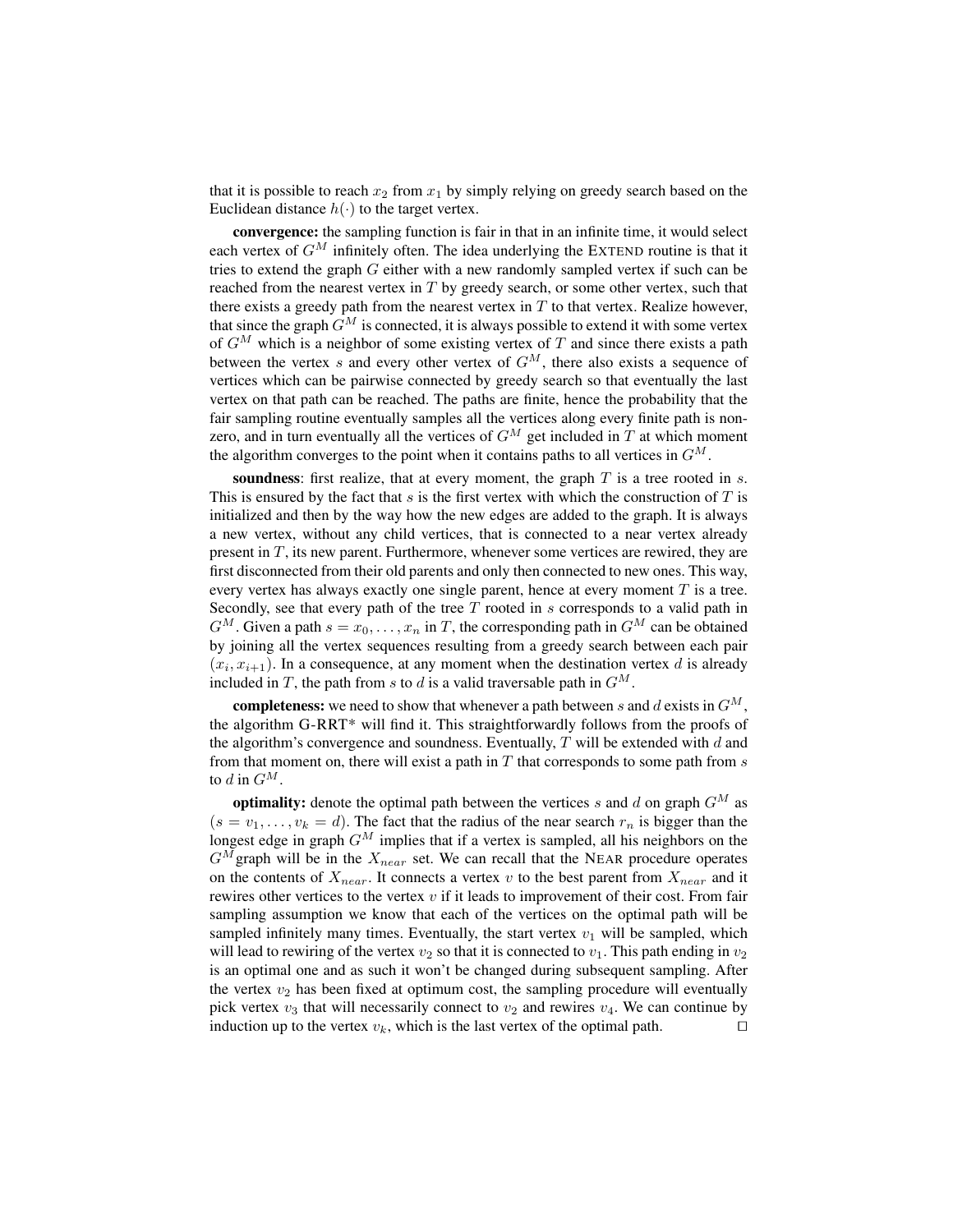When implementing G-RRT\*, one has to be careful to limit the shrinkage of the near-ball during the sampling. If the radius of the ball gets smaller than the length of the shortest edge in the graph, then the  $X_{near}$  set will be always empty and the algorithm will stop optimizing the paths. On the other hand, the value of  $r_n$  never needs to be larger than  $c_{max}$  parameter of the GREEDY procedure, since states that are further away than  $c_{max}$  will not be reachable by the greedy search.

#### 4.2 Multi-Agent Graph RRT\*

The multi-agent version of G-RRT\* (MA-RRT\*) allows us to solve cooperative pathfinding problems where agents move on motion graphs. The formulation of the algorithm is identical to the G-RRT\*, execept that the algorithm performs the search in the agents' joint-state space. This leads to the following modifications. A state in the MA-RRT\*'s state space becomes n-tuple $(w_1, \ldots, w_n)$ , where  $w_i$  is the waypoint occupied by the agent *i*. The starting state  $x_{init}$  is an *n*-tuple  $\mathbf{s} = (s_1, \ldots, s_n)$ , where  $s_i$  is the start waypoint of agent *i*. Similarly, the target region contains only one state  $\mathbf{d} = (d_1, \ldots, d_n)$ , where  $d_i$  is the target waypoint of agent i. The SAMPLE procedure returns an *n*-tuple  $(w_1, \ldots, w_n)$ , where  $w_i$  is a waypoint for agent *i* taken at random from the agent's motion graph  $G_i^M$ . The EXTEND procedure is identical to that of G-RRT\*, but instead of states representing position of one agent, here they represent the position of all agents. The greedy search is performed by generating a sequence of joint actions as described in Algorithm 4. After each joint-action is generated in the greedy search, the  $n$ -tuple of action is checked for possible separation breach between the agents. This ensures that the paths of individual agents stay separated. Typical outcome of such a greedy search is a path that leads each of the agents to his target waypoint and when the target is reached, the agents wait for the longest traveling agent. Note that we do not specify the time at which such a state should be achieved.

For a good function of the RRT\* algorithm, one needs to specify a suitable distance function to influence the behavior of NEAR and NEAREST functions. Here we define the distance between two joint-states  $(x_1, \ldots, x_n)$  and  $(y_1, \ldots, y_n)$  as  $\sum_{i=1}^n cost_i^{LB}(x_i, y_i)$ , where  $cost_i^{LB}(x, y)$  is the lower bound on the cost of move from x to y for agent i. Since we define cost in terms of travel time, a suitable definition of such a function is  $dist(x,y)$  $\frac{dist(x,y)}{maxspeed_i}$ , where  $dist(x, y)$  is the distance between waypoints x and y and maxspeed<sub>i</sub> is the maximal speed at which agent  $i$  can move. We chose such a function, because it represents a lower-bound on the cost of transition between two joint-states. To see why, imagine two agents moving from the joint state  $(s_1, s_2)$  to joint state $(d_1, d_2)$ . If  $dist(s_1, d_1) < dist(s_2, d_2)$  then the first agent will arrive to  $d_1$  before the second agent arrives to $d_2$  and the first agent will have to wait for the second agent. Now, recall that the solution quality metric we use is the sum of time the agents spent outside their goal positions. Therefore, waiting for other agents contributes to the global solution cost, with single exception when the agent is on its target waypoint, where the waiting is "free". Therefore, the sum of minimum travel times for each agent represents a correct lower bound on the cost of transition between two joint states with respect to our solution quality metric.

Lemma 2. *The MA-RRT\* algorithm inherits convergence, soundness, completeness and optimality properties from the G-RRT\* algorithm.*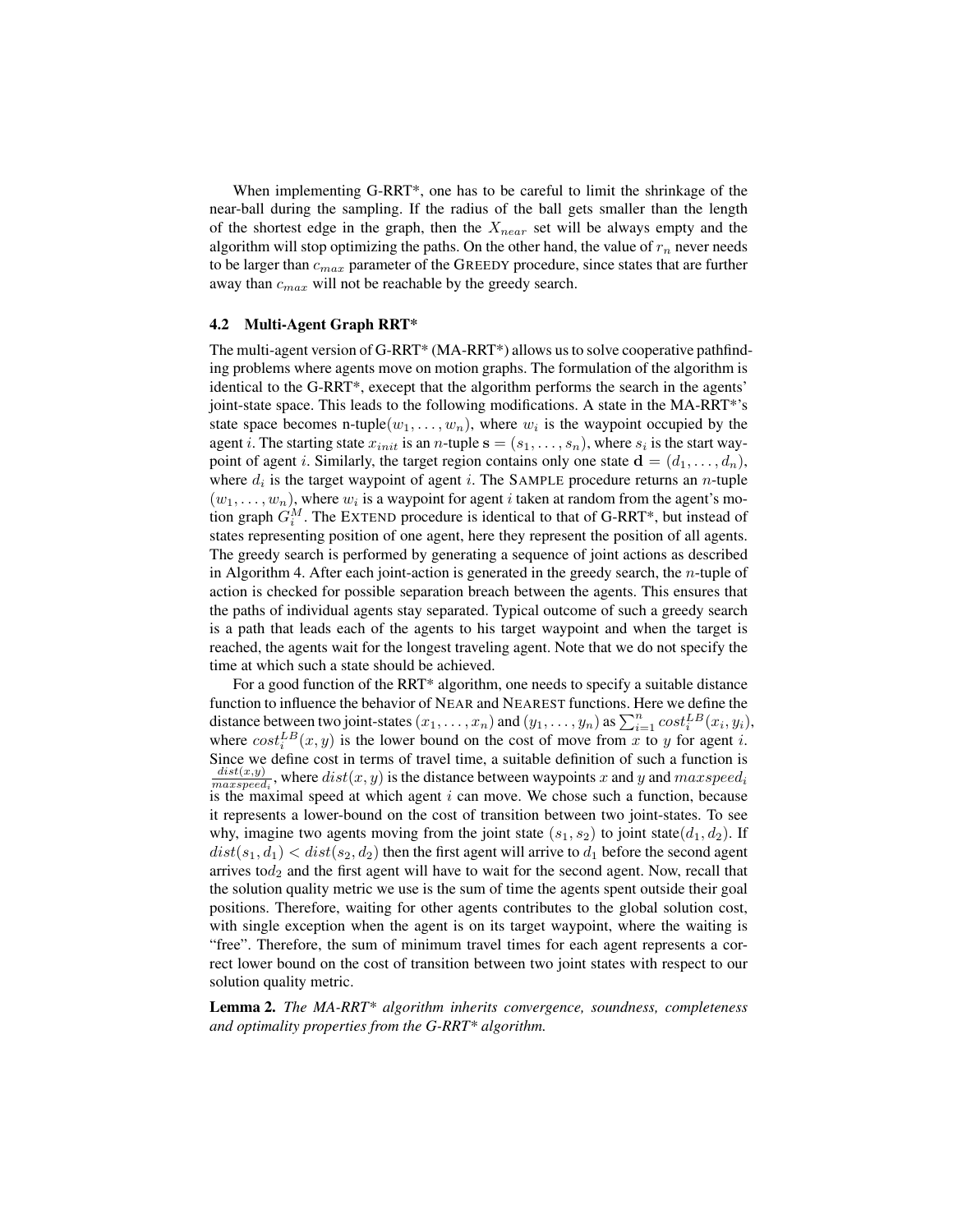Algorithm 4 GREEDY( $G_M$ , s, d)

```
1: \mathbf{x} \leftarrow \mathbf{s}; c \leftarrow 0; \textbf{path} \leftarrow (\emptyset, \dots, \emptyset)2: while x \neq d and c \leq c_{max} do
3: (path_i, \ldots, path_n) \leftarrow \textbf{path}4: for all x_i \in \mathbf{x} do
 5: N \leftarrow children(G_M, x_i)6: x' \leftarrow \arg \min_{x \in children(G_M, x_i)} h(x_i)7: c \leftarrow c + cost(x_i, x'_i); path_i \leftarrow path_i \cup (x_i, x'_i);8: x_i \leftarrow x'_i9: end for
10: if not COLLISIONFREE(path_1, ..., path_n) then
11: return path
12: else
13: path \leftarrow (path_1, \ldots, path_n)14: end if
15: end while
16: return (x, path)
```
*Proof.* Follows from the fact, that the distance in the multi-agent case is a proper metric and satisfies the triangle inequality, otherwise the Cartesian product of the individual motion graphs can be converted into a new graph with joint vertices, that is to the jointstate space graph.  $\Box$ 

#### 4.3 Informed Sampling

The above presented version of MA-RRT\* samples the agents' joint-state space with uniform probability distribution. The performance of the algorithm (on average problem instance) can be improved by instructing the algorithm that some regions of the state space are more likely to contain high-quality solutions than others. This can be done by changing the distribution of samples so that the algorithm samples more frequently the promising regions of the state space.

For sparse instances of cooperative pathfinding problems, the global solutions typically consist of paths that are identical to the agent's optimal path in the absence of other agents or contain only minor diversions from the agent's optimal path. Therefore, we propose a sampling strategy that strongly favors regions around optimal paths of the individual agents. We call this informed-sampling version of MA-RRT (isMA-RRT).

The isMA-RRT algorithm runs side by side a number of G-RRT\* solvers for each agent for finding their locally optimal paths and one MA-RRT\* planner for finding a global solution to the multi-agent problem. The pseudocode of isMA-RRT solver is in Algorithm 5. First, the single-agent planners are iterated in order to find a path for each agent involved in the problem. When the single-agent paths are known for each agent, we start iterating the multi-agent solver with a modified sampling function, which takes the samples from the Gaussian neighborhood of the single-agent paths as show in Algorithm 6.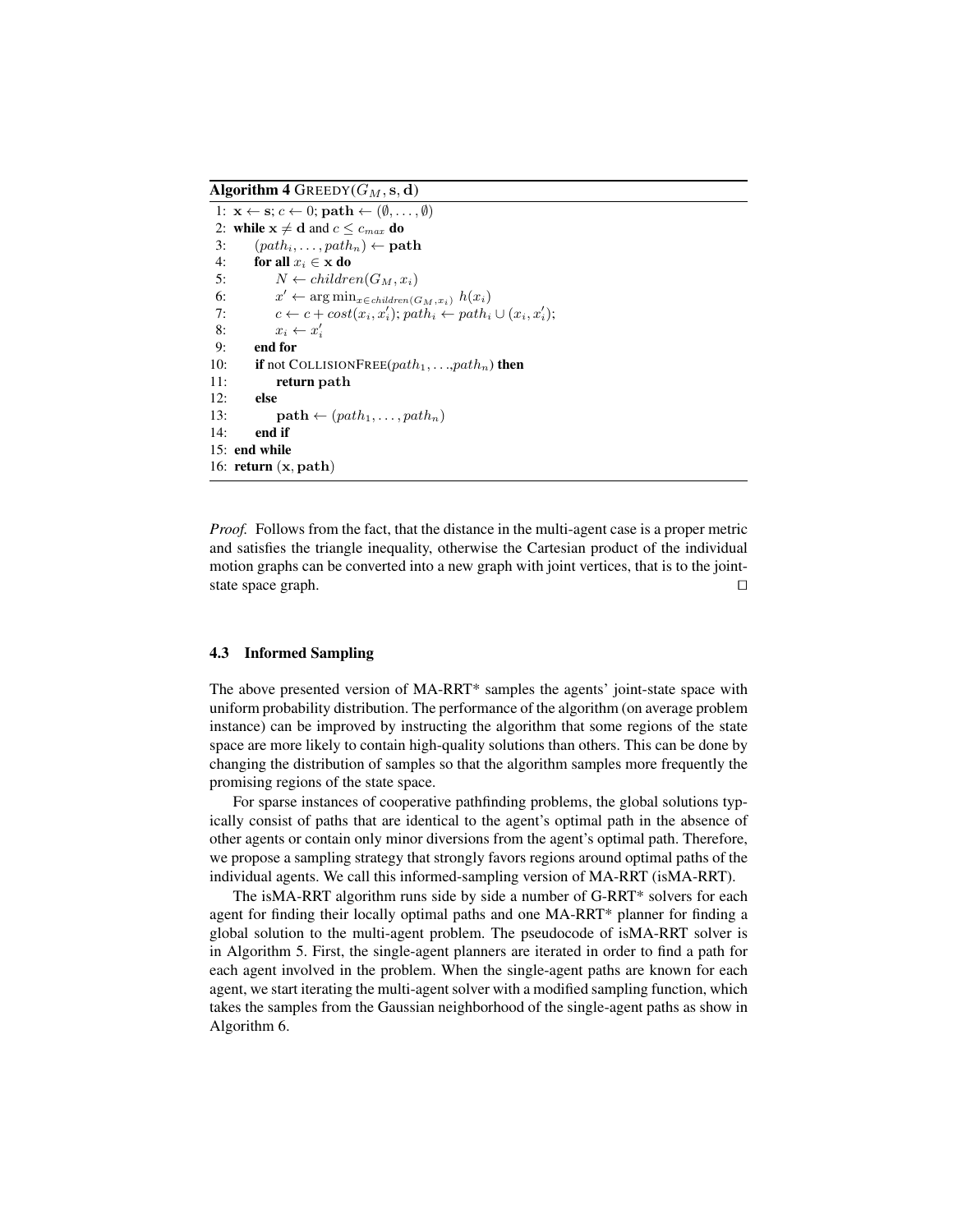Algorithm 5 isMA-RRT\*

1: while not interrupted do 2: **for**  $i = 1 ... n$  **do** 3: run one iteration of G-RRT\* solver for agent  $i$ 4: end for 5: if all single-agent solver found some path then 6: run iteration of MA-RRT\* with modified sampling 7: end if 8: end while

**Algorithm 6** SAMPLE( $G^M$ ,  $(path_1, \ldots, path_n), \sigma)$ 

1:  $t_{max} \leftarrow$ time when the last agent arrives to its destination 2:  $t \leftarrow$ uniform random from  $(0, t_{max})$ 3: for  $i = 1 ... n$  do 4:  $(x, y) \leftarrow path_i(t)$ 5:  $x \leftarrow x + N(0, \sigma); y \leftarrow y + N(0, \sigma)$ 6:  $w_i$  ←nearest vertex in  $G^M$  to position  $(x, y)$ 7: end for 8: **return**  $(w_1, \ldots, w_n)$ 

# 4.4 Other Optimization

Practical implementations of sampling based algorithms typically contain two other optimizations. Firstly, it is often beneficial to sample the target state with a given probability, since it promotes the growth of the tree in the direction of the goal. Secondly, once a new solution is found one can use it as an upper bound for the subsequent sampling. This means that a new vertex  $v$  will not be added to the tree if the cost of the vertex together with the lower-bound estimate on the path from  $v$  to the goal region exceeds the cost of the currently best solution. In our implementation, we use both these techniques.

# 5 Evaluation

We compared the performance of the unbiased version of MA-RRT<sup>\*</sup> (MA-RRT<sup>\*</sup>) and informed-sampling MA-RRT\* (isMA-RRT\*) with A\* search in joint-state space (JA) and optimal anytime algorithm (OA) in terms of scalability and solution quality. All three algorithms were implemented in Java in a one common framework. Where possible, the implementations of the individual algorithms shared code. I.e. all algorithms use identical collision-checking routine, graph structures etc.

We evaluated the performance of the algorithms on the following set of synthetic problem instances. The agents move on a square-shaped grid-like motion graph, where the waypoints are placed on the grid having the step of 1 meter and the motion primitives are straight moves at the constant speed of 1 m/s connecting the vertices in 4 neighborhood. Further, a single second long waiting motion primitive is available at each waypoint. Random ten percent of the vertices of the motion graph is removed to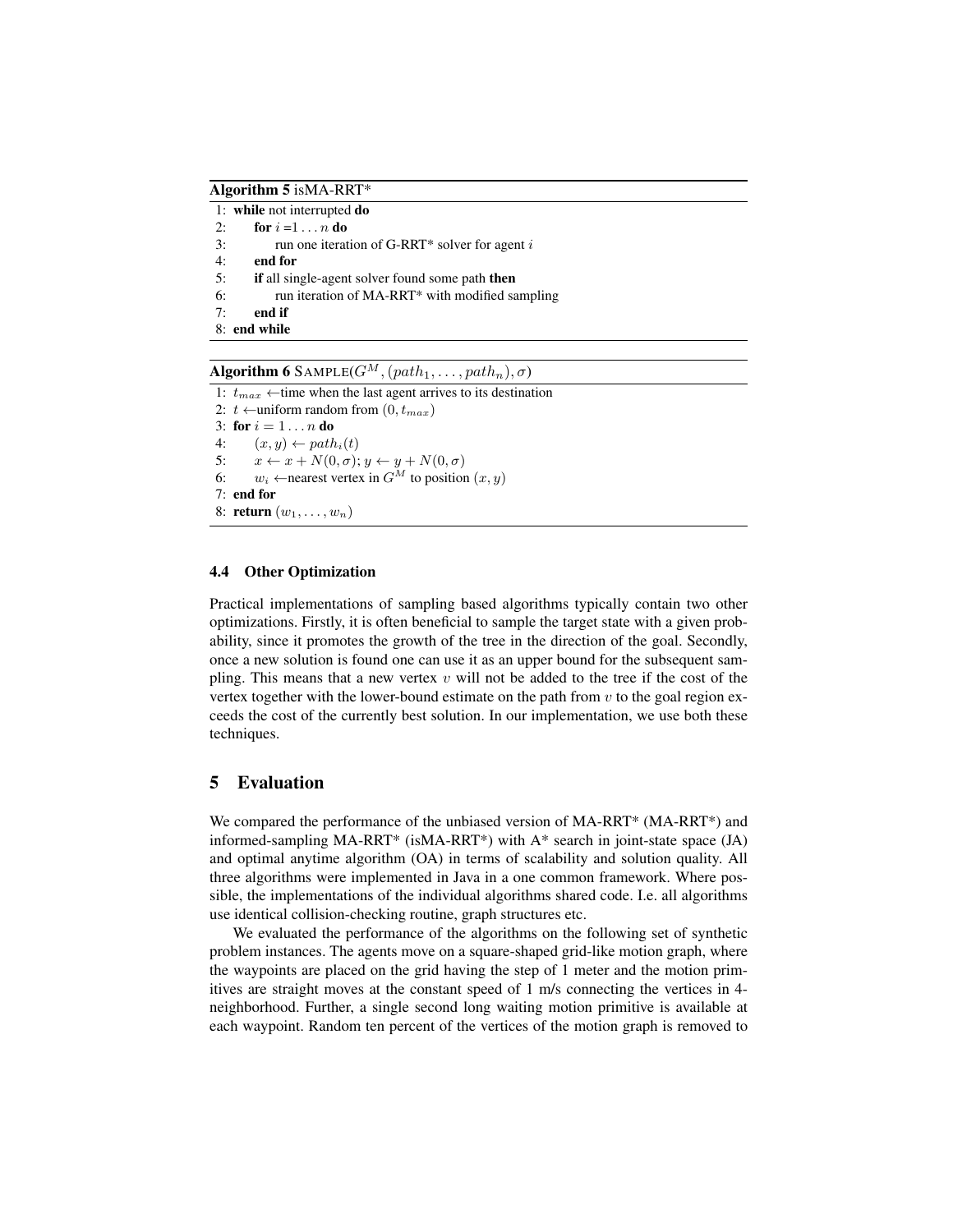represent obstacles. A unique start waypoint and unique destination waypoint is chosen randomly for each agent. Further, for each such instance we check if all agents can reach their destination to ensure that the instance admits a solution.

Obviously, this represents a commonly used unit-grid modeled in the framework of motion graphs. The main difference is that in unit grids the agents "jump" between the vertices, here they follow a trajectory defined by the motion primitive and thus the collision checking is done on the actual trajectories of the agents. We chose such a representation for two reasons. First, it allows us to set the separation distance independently to the size of grid as is common in many domains, e.g. in UAV conflict resolution. Second, since the moves between the points in the grid are modeled as proper motion primitives, we expect that despite the simplicity of our experimental environment the results will generalize better to more complex real-world domains.

Our set of problem instances contained instances that varied in the size of the grid and in the number of agents. We used the following values of the two parameters. Grid sizes: 10x10, 30x30, 50x50, 70x70, 90x90. Numbers of agents: 1, 2, 3, 4, 5, 6, 7, 8, 9, 10. The separation distance was set to a constant  $0.8<sup>4</sup>$ . The problem instance set contains 120 random instances (with random obstacles and random start and destination positions) for each combination of the grid size and the number of agents. Thus, in total the experiment contained 6000 different problem instances. Each of the algorithms was executed on every instance with the runtime limit of 5 seconds. An illustrative example of one such instance is in Figure 1. The experiments were executed in HotSpot 1.6 64-bit Java VM running on AMD FX-8150 3.6 GHz CPU.

#### 5.1 Results

To convey how successful were the algorithms on our problem instance set, we plot the performances curves (proposed in [12]) for each algorithm. We record the runtime to find the first valid solution to the problem instance for each algorithm. Then, we sort the instances according to the that runtime for each algorithm independently. The results are plotted in Figure 2. On the x-axis is the index of instance in the algorithm's sorted sequence, on the y-axis is the runtime the algorithm needed to find the first solution to that problem instance. It should be noted that the ordering of the instances is different for each algorithm. The x-position of the last point in the performance curve can be interpreted as the number of instances of the total 6000 instances the algorithm solved in the runtime limit of 5 seconds. We can see that JA resolved 21% of the instances, OA 38%, MA-RRT\* 56% and bsMA-RRT\* 77 % of instances from our problem instance set.

Figure 3 show the comparison of relative solution quality for the anytime algorithms, JA is not plotted since it always returns optimal solutions. For all algorithms we show the quality of the first returned solution and the quality of the best solution found in the 5 second runtime limit. The suboptimality is measured only on a subset of instances for which either JA or OA returned provably optimal solution, which was in our case 2348 instances. The suboptimality measure is expressed in percent as

<sup>4</sup> We also tried to vary separation distance and the average size of an obstacles, but found that these parameters have no significant influence on the scalability of the algorithms.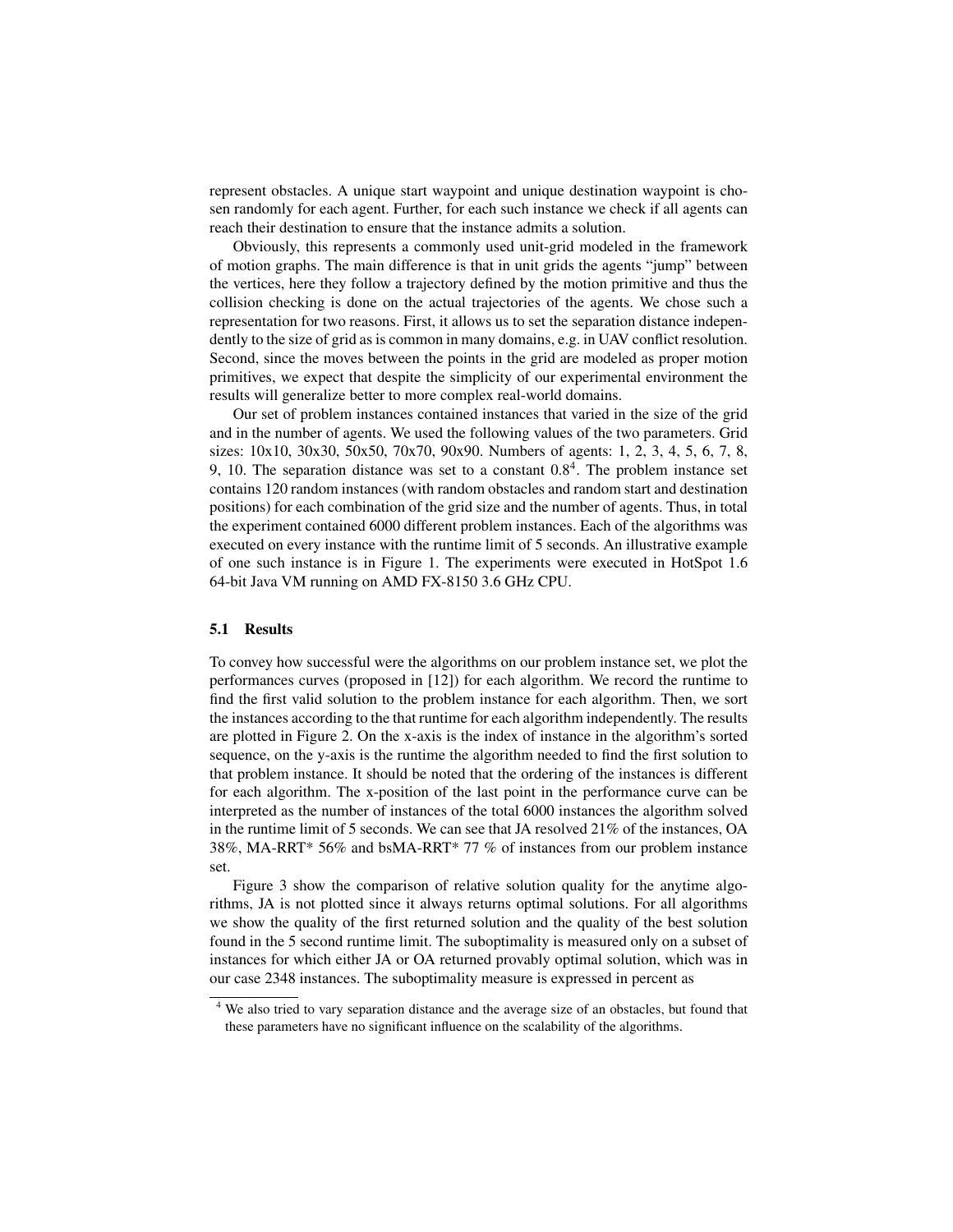suboptimality  $= \left( \frac{\text{cost of returned solution}}{\text{cost of total total time}} \right)$  $\frac{\text{cost of returned solution}}{\text{cost of optimal solution}} - 1$ . 100.

Figure 4 (left) shows the percentage of successfully solved instances for different widths of the grid. The dependence is shown in sections for three different numbers of agents. Similarly, Figure 4 (right) shows the percentage of successfully solved instances for increasing number of agents. Again, we show the values for three different grid sizes. Each of the plotted points represents an aggregation from 120 random instances.

The plots indicate how the individual algorithms scale with respect to the size of environment and the number of agents. As expected, the A\* search in joint-state space scales poorly with the number of agents. In fact, we observed that there are two typical cases when JA succeeds to find a solution in the limited time. Firstly, JA is able to solve instances with two or three agents relatively easily, since these are relatively low exponents. See Figure 4 (right) for the clear drop of success rate for the numbers of agents above 3. Secondly, JA seems to be successful in instances that do not contain local minima and thus can be solved simply by following the heuristics. An example of such an instance is when the agents have no obstacles to avoid on the paths to their destinations and further their are paths are mutually conflict-free. We can see that even in large environments (3rd plot on the right in Figure 4), there are some instances that JA was able to solve. However, for all other cases JA fails to scale.

An interesting case is the scalability of the OA algorithm. The main idea behind the algorithm is to avoid expensive planning in the joint-state space by performing a number of single-agent searches for alternative paths in presence of dynamic obstacles (other agents). Our experiments show that the idea works nicely for the small environments, but it starts to collapse in larger environments, since in large environments each of such searches takes significant time that may be higher than focused joint-state space search (see Figure 4, left).

The sampling-based algorithms MA-RRT\* and isMA-RRT\*, on the other hand, show no such performance decline when the size of the environment grows. On the contrary, we can see that in the scenarios with many agents, the performance of the algorithms drops if the space is too "tight". That is, the algorithm works best if the space is sufficiently large for the number of agents.

## 6 Conclusion

In this paper we proposed MA-RRT\*, a novel anytime algorithm for solving cooperative pathfinding problems. Unlike other state-of-the art approaches, which are build upon forward-search, our technique exploits the new advancements in sampling-based motion planning and searches for a solution in agents' joint-state space using randomized sampling. We compared the performance of our approach with the A\* search in joint-state space and with the current state-of-the-art anytime algorithm. Our experiments demonstrate the limits of the forward-search based approaches to cooperative pathfinding in large, but sparse environments. Our results show that these instances can be efficiently solved using one of our sampling-based algorithms for the price of a slight decrease in the solution quality.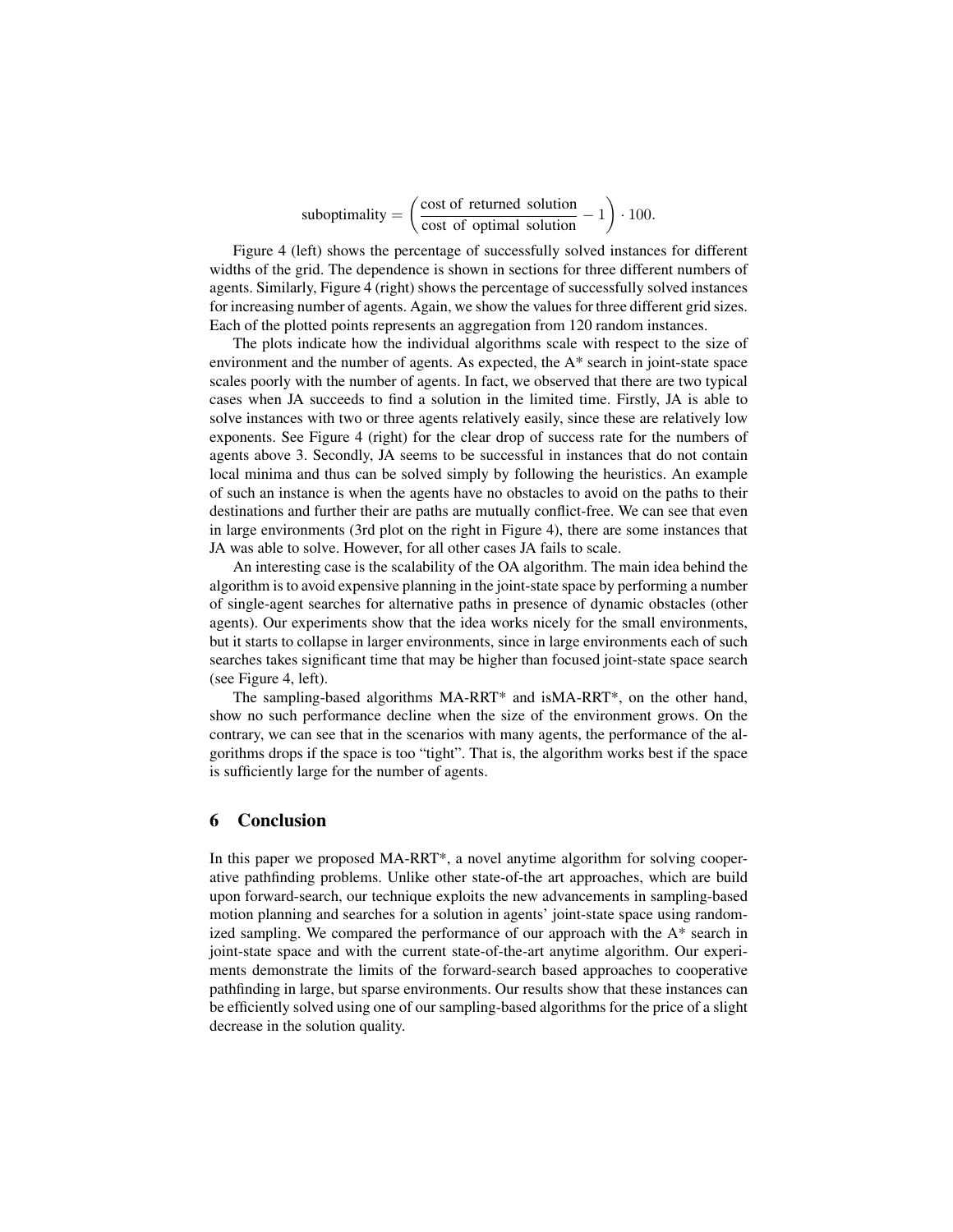

Fig. 1. An example problem instance



Fig. 2. First-solution performance curve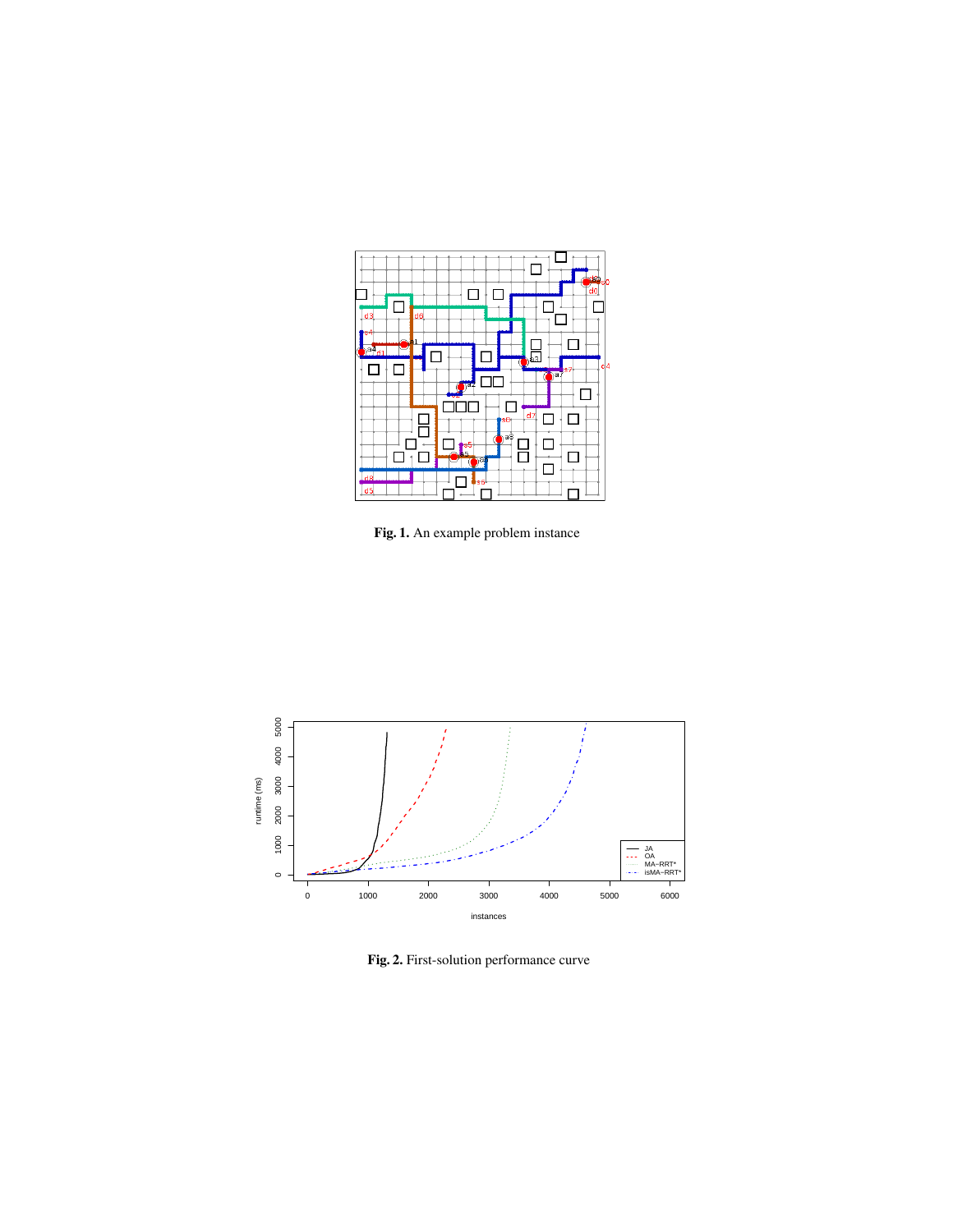

Fig. 3. Solution quality

As a by product, we translated the original RRT\* algorithm for continuous state spaces to graphs and devised a new algorithm for finding shortest path on spatial graphs using randomized sampling.

The presented results admit various direction of future work. Our algorithm represents an efficient anytime method for search in joint-state spaces. It can be seen as a scalable, sampling-based counterpart of the JA algorithm. We are currently working on a sampling-based counterpart of the OA algorithm, i.e. on an extension of MA-RRT\* that will change its sampling strategy based on the detected independences.

In this paper, we have formulated the algorithm on a motion graph, but the approach admits a straightforward extension to continuous state spaces. This can be done by sampling the continuous joint-state space of all agents and by using straight-line visibility checks in the place of greedy search procedure.

#### Acknowledgements

This work was supported by the Grant Agency of the Czech Technical University in Prague, grant No. SGS13/143/OHK3/2T/13 and by the Ministry of Education, Youth and Sports of Czech Republic within the grant no. LD12044. Further, we would like to thank Michal Štolba for his help with the experimental evaluation of the presented approach.

## **References**

- 1. Dave Ferguson, Thomas M. Howard, and Maxim Likhachev. Motion planning in urban environments: Part ii. In *IROS*, pages 1070–1076, 2008.
- 2. David Ferguson and Anthony (Tony) Stentz. Anytime rrts. In *Proceedings of the 2006 IEEE/RSJ International Conference on Intelligent Robots and Systems (IROS '06)*, pages 5369 – 5375, October 2006.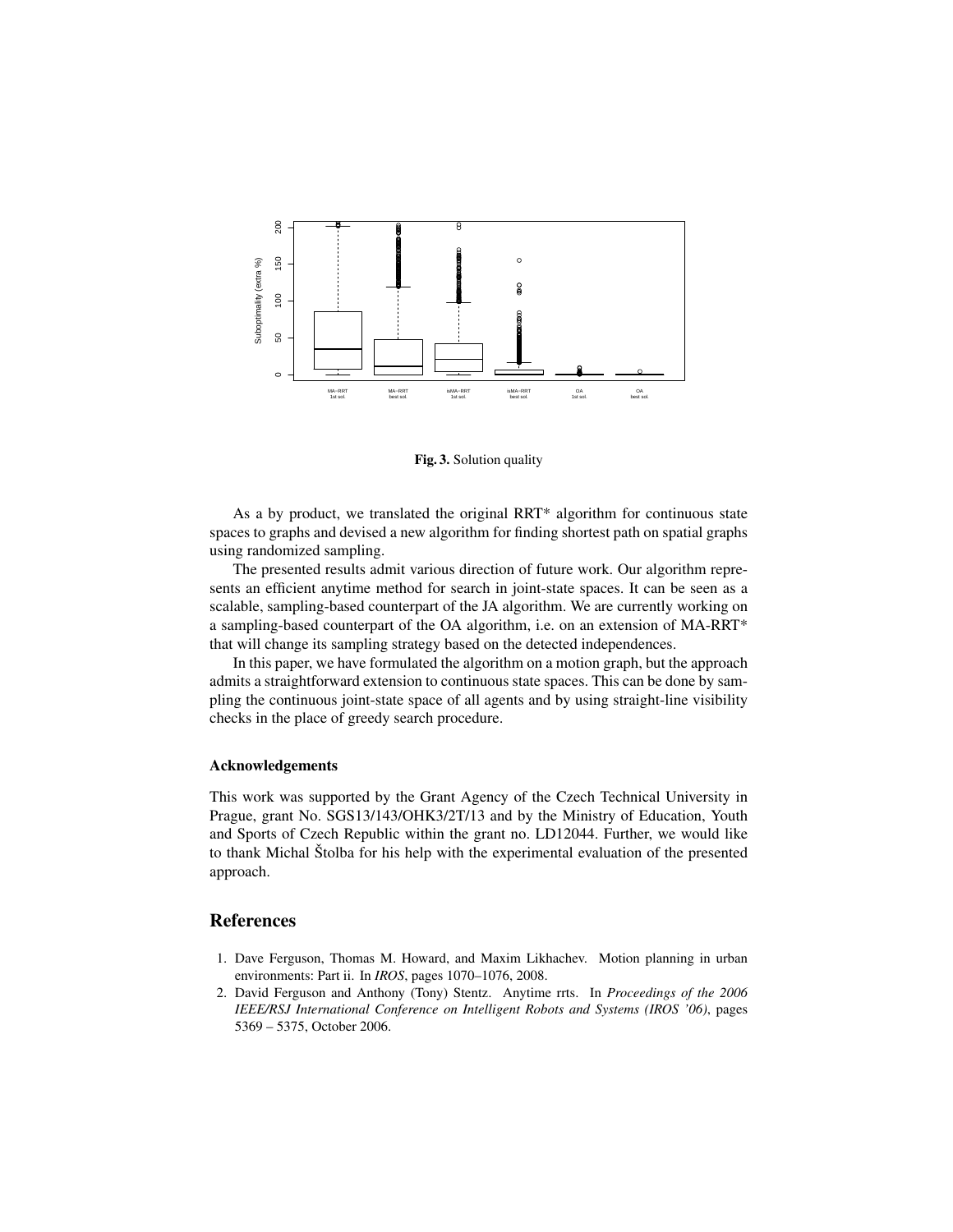

Fig. 4. Scalability in the size of environment (left) and in the number of agents (right)